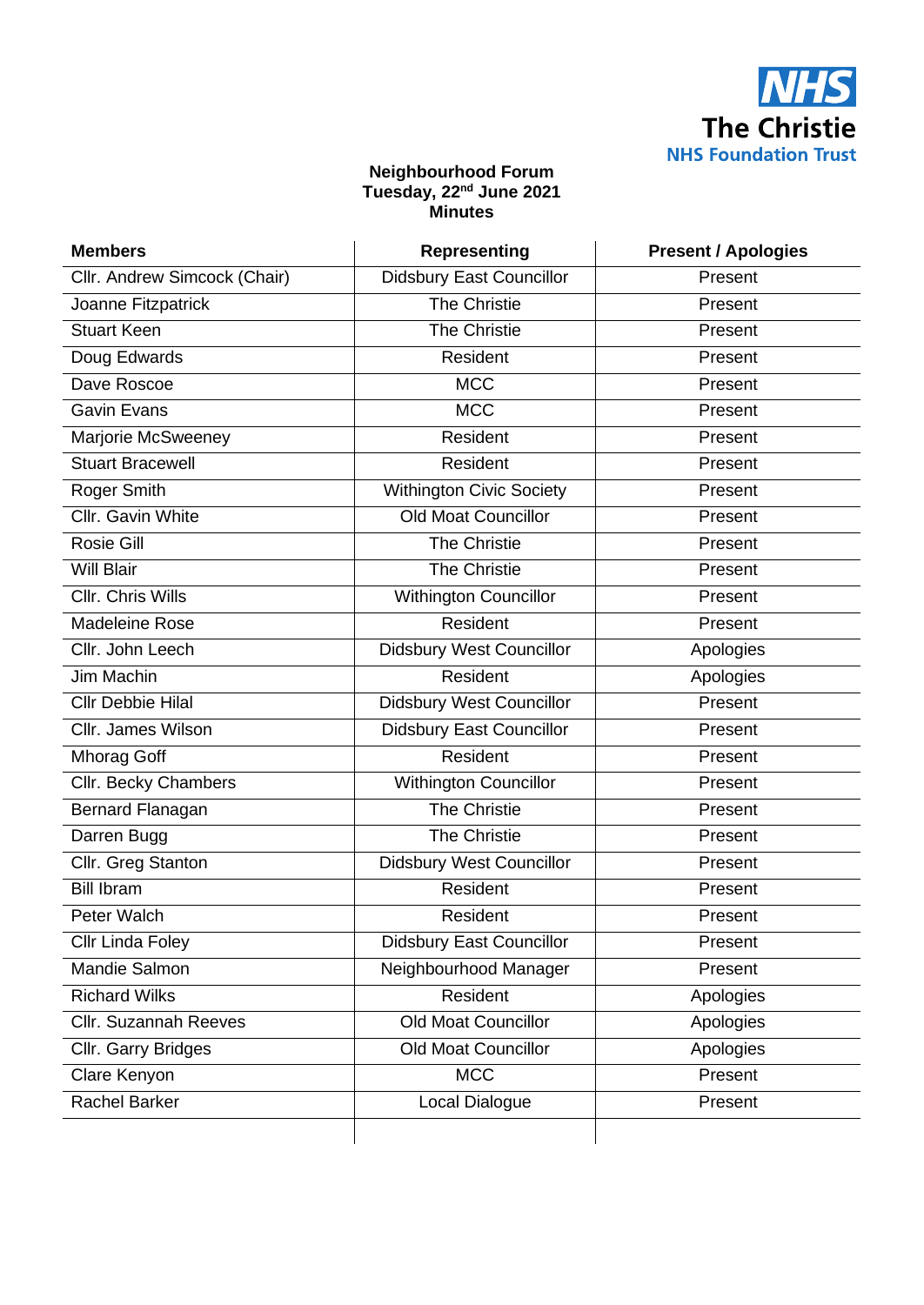|             | In attendance:                                                                                                                                                 | <b>Action</b> |
|-------------|----------------------------------------------------------------------------------------------------------------------------------------------------------------|---------------|
|             | Christine Outram, Chair, The Christie and Roger Spencer, CEO, The Christie.                                                                                    |               |
| 08/21       | <b>Standard Business</b>                                                                                                                                       |               |
| a           | <b>Chair's Welcome and Introductions</b>                                                                                                                       |               |
|             | The Chair welcomed members to the meeting.                                                                                                                     |               |
|             | He also welcomed Chris Outram (CO), Chair of The Christie, Debbie Hilal, the                                                                                   |               |
|             | newly elected Councillor for Didsbury West, Linda Foley, newly elected Councillor                                                                              |               |
|             | for Didsbury East and Mandy Salmon, ward officer in Didsbury East.                                                                                             |               |
|             | CO stated that she was pleased to be in attendance at the meeting and took the                                                                                 |               |
|             | issue of engaging with The Christie's neighbours as a very important matter.                                                                                   |               |
| $\mathbf b$ | <b>Apologies for absence</b>                                                                                                                                   |               |
|             | Noted above.                                                                                                                                                   |               |
| $\mathbf c$ | Minutes of the last meeting held on Tuesday 23rd March 2021                                                                                                    |               |
|             | Noted as a correct record and all actions are covered in agenda items.                                                                                         |               |
| $\mathbf d$ | <b>Matters arising</b>                                                                                                                                         |               |
|             | All matters arising are covered on the agenda for this meeting.                                                                                                |               |
| 09/21       | <b>CPZ Extension Update</b>                                                                                                                                    |               |
|             | Claire Kenyon (CK) attended the meeting to give an update on the CPZ extension.                                                                                |               |
|             | CK highlighted the updated timescales with regard to the scheme. She said that the                                                                             |               |
|             | timescales had changed as there had been an issue raised which was very minor                                                                                  |               |
|             | and only affected a small area of the scheme but did require the team to go back                                                                               |               |
|             | and undertake further work. The advertising legal sections will now be at the end of                                                                           |               |
|             | August/beginning of September, with the signs being put up in November to                                                                                      |               |
|             | January. The scheme should be operative in Spring 2022. This date is obviously                                                                                 |               |
|             | dependent on any objections and issues raised. CK stated she understands this                                                                                  |               |
|             | will be disappointing to be residents but it is important that nothing is missed and                                                                           |               |
|             | will eventually deliver a better scheme for the community. CK assured residents                                                                                |               |
|             | that the team are working very hard on this and will attempt to pull back as much                                                                              |               |
|             | time as possible to deliver the scheme.                                                                                                                        |               |
|             |                                                                                                                                                                |               |
|             | In terms of the issue raised in the previous minutes regarding objections to the legal                                                                         |               |
|             | orders, CK stated that if correspondence is received in support of the scheme, it                                                                              |               |
|             | would not be classed as an objection and would not slow the process down. Any<br>support submitted would be very welcome and would give a balanced view of the |               |
|             | scheme.                                                                                                                                                        |               |
|             |                                                                                                                                                                |               |
|             | Bill Ibram (BI) asked if there is anywhere where the proposals may be viewed. CK                                                                               |               |
|             | stated that once the signatories are in place, it may be requested freely as a public                                                                          |               |
|             | document. CK will be looking at ways to communicate to the community.                                                                                          |               |
|             |                                                                                                                                                                |               |
|             | SK stated it could be linked into The Christie e-newsletter and would be happy to                                                                              | <b>SK</b>     |
|             | facilitate this.                                                                                                                                               |               |
|             |                                                                                                                                                                |               |
|             | AS wished CK continued luck in the work and said he is looking forward to seeing                                                                               |               |
|             | the developments. AS asked CK to contact him if she required any assistance as                                                                                 |               |
|             | all four wards are represented at this forum.                                                                                                                  |               |
| 10/21       | <b>Tree Planting update</b>                                                                                                                                    |               |
|             | SK took an action at the last meeting to meet with Roger Smith (RS) regarding                                                                                  |               |
|             | opportunities for working together for a tree lined route. SK reported that they have                                                                          |               |
|             | exchanged a number of emails and now need to meet to 'walk' the area                                                                                           |               |
|             | concerned. This will be arranged with several key members from Withington Civic                                                                                |               |
|             | Society and report back at the next meeting in September.                                                                                                      | <b>SK/RS</b>  |
|             |                                                                                                                                                                |               |
|             |                                                                                                                                                                |               |
|             |                                                                                                                                                                |               |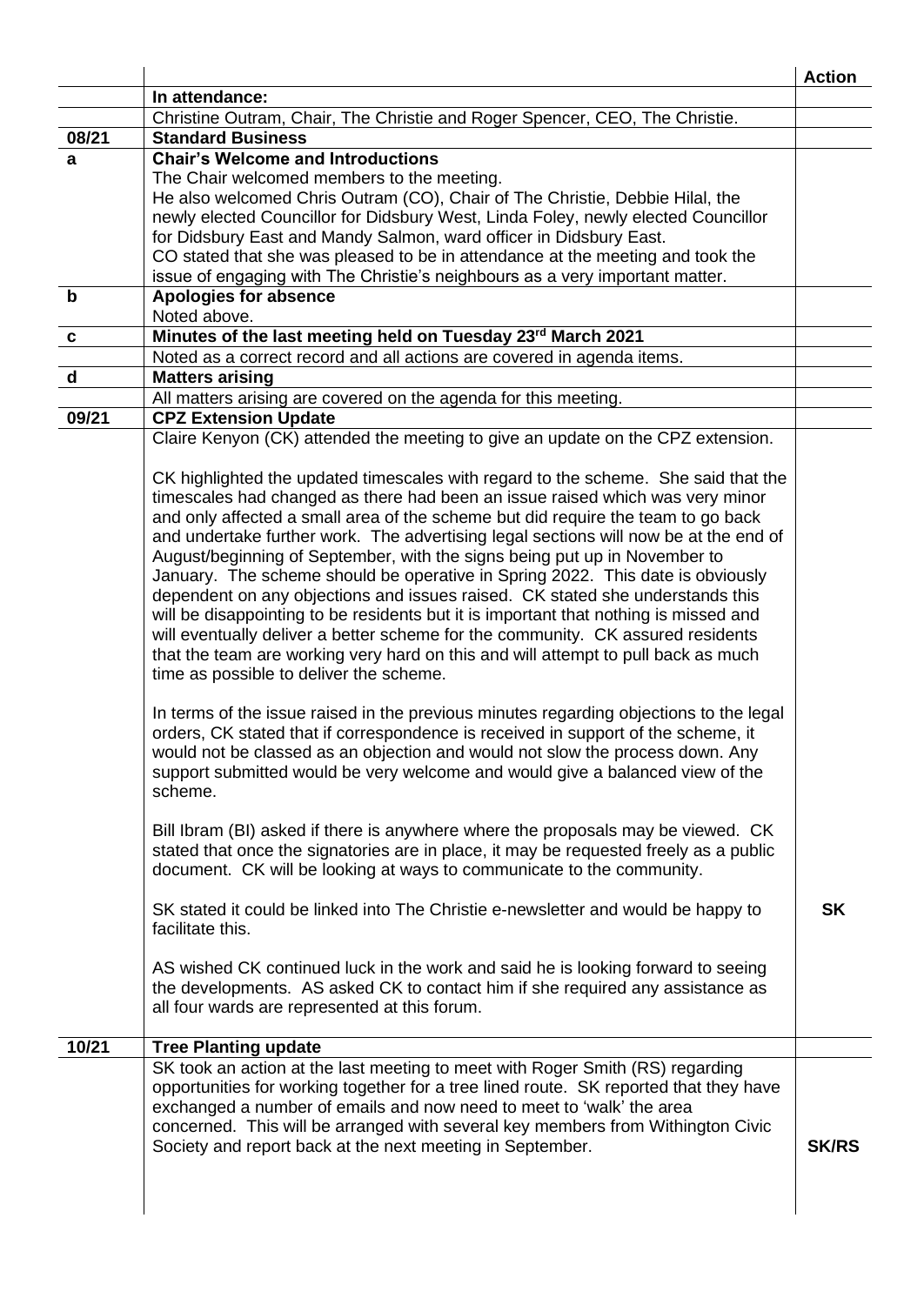| 11/21 | <b>Community Relations</b>                                                                                                                                                                                                                                                                                                                                                                                                                                                                                                                                                                                                                                                                                                                                                                                                                            |           |
|-------|-------------------------------------------------------------------------------------------------------------------------------------------------------------------------------------------------------------------------------------------------------------------------------------------------------------------------------------------------------------------------------------------------------------------------------------------------------------------------------------------------------------------------------------------------------------------------------------------------------------------------------------------------------------------------------------------------------------------------------------------------------------------------------------------------------------------------------------------------------|-----------|
|       | This is an agenda item following a request from Mhorag Goff (MG).                                                                                                                                                                                                                                                                                                                                                                                                                                                                                                                                                                                                                                                                                                                                                                                     |           |
|       | MG stated that she wished to raise this item as she feels community relations have<br>recently deteriorated. The amount of development work being undertaken at the<br>trust is not good for a lot of people and causes great anxiety for local<br>residents. She felt it is important to bring this topic here for wider consideration to<br>help understand the role of the forum, bulletins and communications generally. MG<br>felt strongly that there is a need for improved mutual understanding. She said that<br>reports are useful but it would be valuable to have more discussion in the<br>neighbourhood forum meetings.                                                                                                                                                                                                                 |           |
|       | SB also raised the issue of home working for Christie staff and felt that during the<br>last few weeks parking on the roads surrounding his property had become a<br>problem again. He wondered if Christie staff were still be encouraged to work from<br>home wherever possible?                                                                                                                                                                                                                                                                                                                                                                                                                                                                                                                                                                    |           |
|       | SK stated this was useful feedback. He explained that at the start of the pandemic,<br>many staff were transferred to working from home wherever possible and that this is<br>still the case. The trust has reduced parking spaces during the construction of the<br>new tiered car park although this is a short term issue only. He stated that the trust<br>does continually reinforce working from home and that only shift workers and front<br>line staff are able to park on site. The trust continues to offer park and ride facilities<br>at Withington and Burnage with 270 available spaces in total across the two<br>sites. He is aware that a number of staff continue to park on local streets which is<br>very much discouraged with messages continually placed on the staff intranet along<br>with a request to park considerately. |           |
|       | SK apologised for the inconvenience as a result of staff parking in the area and said<br>he would talk to the trust's security officers to walk around the area to see if there<br>were persistent offenders of inconsiderate parking and perhaps send a stronger<br>message internally.                                                                                                                                                                                                                                                                                                                                                                                                                                                                                                                                                              | <b>SK</b> |
|       | CO also apologised for the inconvenience of parking outside neighbours properties<br>but said that the majority of administration staff continue to work from home as per<br>both government and the trust's guidance.                                                                                                                                                                                                                                                                                                                                                                                                                                                                                                                                                                                                                                |           |
|       | MR raised the issue of a different problem on Oak Road which has commenced<br>since the Covid pandemic. This involves primarily taxi drivers waiting on Oak Road<br>therefore blocking driveways which seems to happen every day of the week.                                                                                                                                                                                                                                                                                                                                                                                                                                                                                                                                                                                                         |           |
|       | DE stated that he supported MR's comments in that taxi drivers are now a real<br>problem. He stated it is a complicated issue not for The Christie but for the City<br>Council and requires the help of the Civil Enforcement Officers.                                                                                                                                                                                                                                                                                                                                                                                                                                                                                                                                                                                                               |           |
|       | SK stated that in terms of taxis, patients should be dropped off and then the taxi<br>should drive away. He would take an action to speak to the parking attendants. He<br>also said he would explore the issue of reintroducing a layby for a waiting area.                                                                                                                                                                                                                                                                                                                                                                                                                                                                                                                                                                                          | <b>SK</b> |
|       | AS stated that he will contact the parking officers and involve the Civil Enforcement<br>Officers to patrol the area and issue tickets where necessary.                                                                                                                                                                                                                                                                                                                                                                                                                                                                                                                                                                                                                                                                                               | <b>AS</b> |
|       | MG said that she had reflected on comments made at this meeting. It appears<br>there are problems being encountered through the Trust's developments that<br>cannot always be immediately addressed and she feels it is because of the huge<br>amount of development work being undertaken and this should therefore be<br>incorporated into The Christie's master plan.                                                                                                                                                                                                                                                                                                                                                                                                                                                                              |           |
|       |                                                                                                                                                                                                                                                                                                                                                                                                                                                                                                                                                                                                                                                                                                                                                                                                                                                       |           |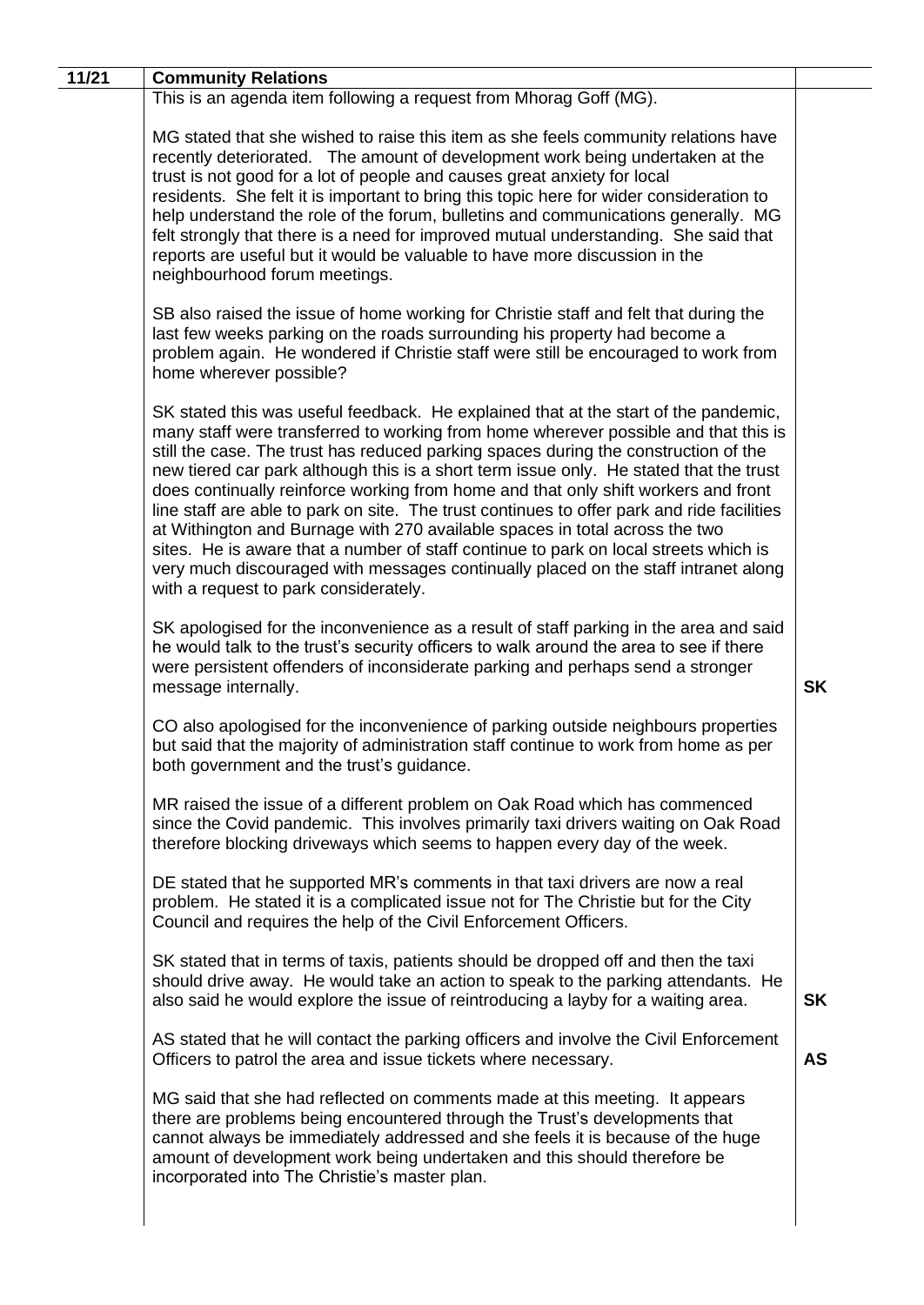| 12/21 | <b>Neighbourhood Newsletter</b>                                                                                                                                                                                                                                                         |           |
|-------|-----------------------------------------------------------------------------------------------------------------------------------------------------------------------------------------------------------------------------------------------------------------------------------------|-----------|
|       | SK stated that the format and content of the Neighbourhood Newsletter had been                                                                                                                                                                                                          |           |
|       | changed to address the feedback received. This is now issued electronically and is<br>no longer circulated in paper format. It is issued every 2/3 weeks to include 'look-                                                                                                              |           |
|       | aheads' for a 1, 2 and 3 week basis. This gives people an idea of what is                                                                                                                                                                                                               |           |
|       | happening over the next few weeks. The newsletter now also includes photos to                                                                                                                                                                                                           |           |
|       | see progress being made. SK stated he would welcome any feedback.                                                                                                                                                                                                                       |           |
|       | Rachel Barker stated that the communication is circulated to approximately 200<br>people.                                                                                                                                                                                               |           |
|       | SB made a request that it would be interesting for the newsletter to include some<br>'good news' stories too and requested the possibility of the photos being larger as<br>they are difficult to view on the screen. SK stated this is a very fair comment and will<br>instigate this. | <b>SK</b> |
| 13/21 | The Christie Capital Development update                                                                                                                                                                                                                                                 |           |
|       | SK gave an update on 5 key projects:<br>Paterson Development:                                                                                                                                                                                                                           |           |
|       | This is the biggest development being undertaken at the trust at the present time.                                                                                                                                                                                                      |           |
|       | As of 21.6.21 work has commenced on the seventh floor structure which is the last                                                                                                                                                                                                       |           |
|       | of the main floors. There is now progress with the lift shafts and stair cores, ground                                                                                                                                                                                                  |           |
|       | floor and first floor cladding framework and internally work has started installing<br>drainage, sprinkler systems and internal partitions. SK also showed some drone                                                                                                                   |           |
|       | footage which gave an idea of the scale of the building.                                                                                                                                                                                                                                |           |
|       |                                                                                                                                                                                                                                                                                         |           |
|       | SK explained that work is on budget and is currently due to finish on time in<br>December 2022 although there will still be a number of challenges along the way.                                                                                                                       |           |
|       | There are a number of very minor changes requiring formal consent which include                                                                                                                                                                                                         |           |
|       | flues, ventilation grills, minor cladding changes to the outside of the building and                                                                                                                                                                                                    |           |
|       | slight changes to the roof but he reiterated these are very minor changes only.                                                                                                                                                                                                         |           |
|       | Christie at Macclesfield:                                                                                                                                                                                                                                                               |           |
|       | SK reminded members that this is the trust's second largest development which will                                                                                                                                                                                                      |           |
|       | include 16 chemotherapy chairs and 2 linac bunkers. It is scheduled to finish in                                                                                                                                                                                                        |           |
|       | December 2021. There are some challenges around material availability and<br>supplies and also with the electricity connections and dialogue is ongoing.                                                                                                                                |           |
|       |                                                                                                                                                                                                                                                                                         |           |
|       | Tiered car park:                                                                                                                                                                                                                                                                        |           |
|       | SK explained that the first spaces will be available in December 2021 and work is                                                                                                                                                                                                       |           |
|       | taking place as quickly as reasonably possible. Work has now been completed on<br>the basement area and the central lift shaft has been installed. SK stated that                                                                                                                       |           |
|       | overall work is currently on programme and also on budget. Consent will be                                                                                                                                                                                                              |           |
|       | required for some minor changes, including revising the ramps and providing a                                                                                                                                                                                                           |           |
|       | gateway for access to a fire hydrant. There will also be some minor changes inside<br>the construction behind some of the green walls but there will be no material                                                                                                                     |           |
|       | changes to the appearance of the building.                                                                                                                                                                                                                                              |           |
|       |                                                                                                                                                                                                                                                                                         |           |
|       | SK explained that a condition of the planning consent was the Cotton Lane and                                                                                                                                                                                                           |           |
|       | Wilmslow Road improvements. These include cycle area changes, traffic lights and<br>a designated crossing and cycle box and dialogue remains ongoing. SK stated                                                                                                                         |           |
|       | there have been some issues noted regarding contractor parking in the immediate                                                                                                                                                                                                         |           |
|       | area which is unacceptable but he has spoken to IHP and appropriate measures                                                                                                                                                                                                            |           |
|       | are in place.                                                                                                                                                                                                                                                                           |           |
|       | Combined Heat and Power System:                                                                                                                                                                                                                                                         |           |
|       | This work will commence in August onwards and will include updating lights to LED                                                                                                                                                                                                       |           |
|       | fittings and minor changes in the plant room.                                                                                                                                                                                                                                           |           |
|       | This has been procured as a joint venture between The Department of Health and<br>the NHS.                                                                                                                                                                                              |           |
|       |                                                                                                                                                                                                                                                                                         |           |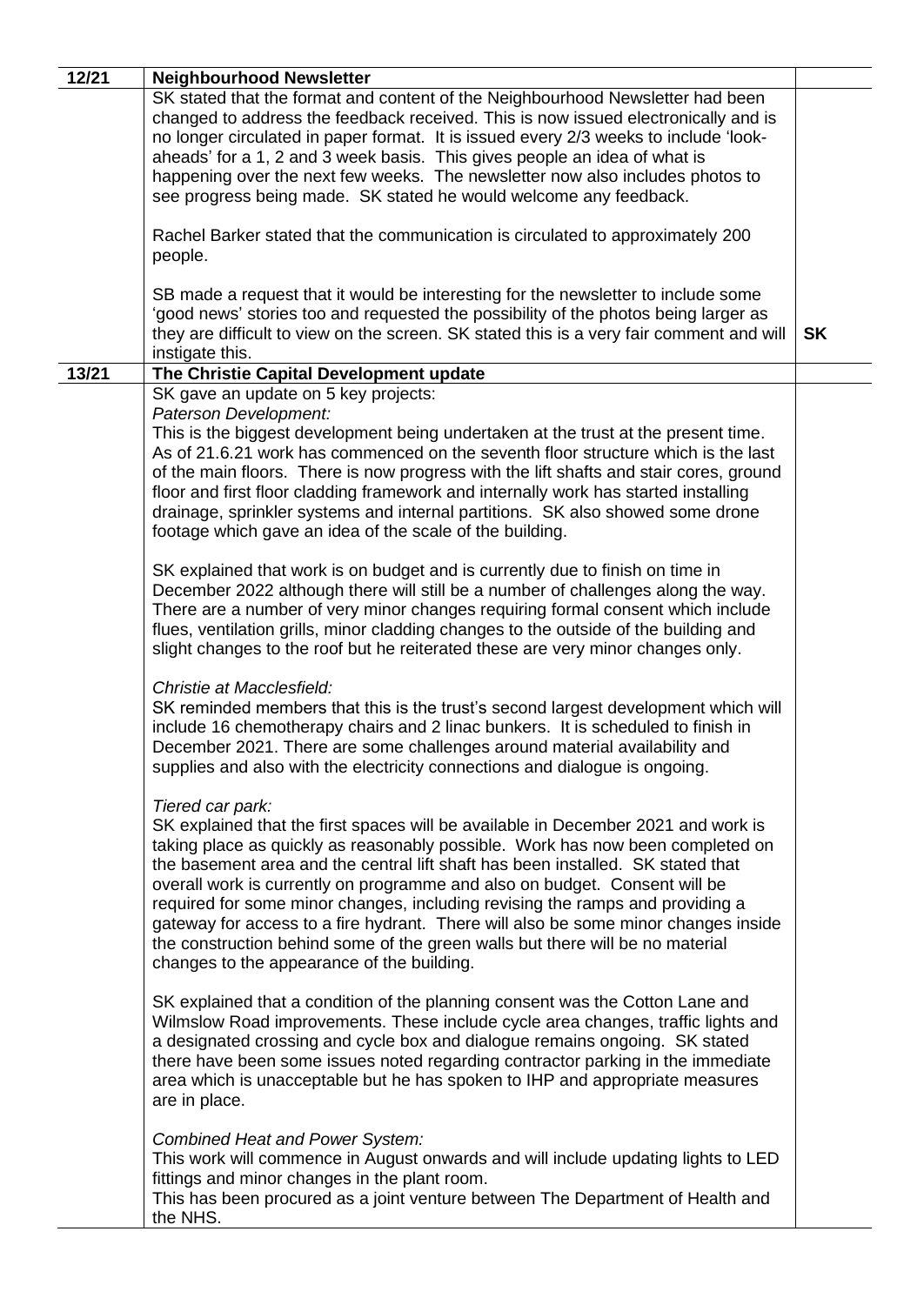|       | <b>CAR-T Cell Therapy Unit:</b><br>This is now complete and has been very well received by clinical colleagues.                                                                                                                                                                                                                                                                                                                                                                                                                   |              |
|-------|-----------------------------------------------------------------------------------------------------------------------------------------------------------------------------------------------------------------------------------------------------------------------------------------------------------------------------------------------------------------------------------------------------------------------------------------------------------------------------------------------------------------------------------|--------------|
|       | AS thanked SK for a very informative presentation and asked those present for any<br>questions.                                                                                                                                                                                                                                                                                                                                                                                                                                   |              |
|       | MG stated that clearly a lot of work has been undertaken however the noise and<br>vibration caused by the car park build is a bad experience for residents. She also<br>observed that the current multi-storey car park plans do not provide her with<br>privacy. She said that in her opinion experiences of the local residents are<br>dismissed. In response SK noted that given the scale of the development, it was<br>practically impossible to eliminate all disruption, but that the measures in place are<br>reasonable. |              |
|       | SB stated that he also supported MG's comments. He was aware from other<br>construction works that Vinci operate a red and yellow card system for their<br>contractors.                                                                                                                                                                                                                                                                                                                                                           |              |
|       | SK agreed that Vinci do operate this system and has seen reports to this effect.                                                                                                                                                                                                                                                                                                                                                                                                                                                  |              |
|       | RS asked a question regarding the Paterson building and specifically if the concrete<br>being used is recycled material. SK stated there is a percentage of recycled<br>aggregate and will report back at the next meeting on the exact figures.                                                                                                                                                                                                                                                                                  | <b>SK</b>    |
|       | DR commented about the planning points re Paterson building and gave a technical<br>explanation re the changes and stated they were non material amendments.                                                                                                                                                                                                                                                                                                                                                                      |              |
|       | MMc stated that she disagreed with some of the points made at this meeting and<br>that The Christie has definitely not made her life worse.                                                                                                                                                                                                                                                                                                                                                                                       |              |
|       | BI raised the issue of the Section 278 works and wished the trust to be mindful of<br>primary schools close by. He also asked a question regarding the Paterson roof<br>terrace and wondered what is being proposed?                                                                                                                                                                                                                                                                                                              |              |
|       | DR stated that he would like to reassure BI that if The Christie chose to use the<br>rooftop terrace for functions or events, it would be classed as a material<br>development and therefore would require planning permission.                                                                                                                                                                                                                                                                                                   |              |
|       | SK responded to these points and said that the whole of the local area is taken into<br>account when the Section 278 is put in place and that the scheme should improve<br>access to the local primary school. He also said that there are no current plans for<br>the Paterson roof terrace with such work not included within the IHP contract.                                                                                                                                                                                 |              |
|       | BI also made a request that any proposals The Christie has regarding estates<br>development are presented to this forum in the formative stage.                                                                                                                                                                                                                                                                                                                                                                                   |              |
|       | SK added that there are no other specific developments being proposed at the<br>present time. However, the trust is considering the next steps of its estate<br>development strategy; where expansion or redevelopment is necessary and<br>required but nothing beyond options at the present time. The trust is not committing<br>to any specific project at the moment as it is still responding to the pandemic with<br>huge demands on clinical resources and North West and national NHS guidelines.                         |              |
|       | AS requested that the Estates Development Strategy should be an agenda item at<br>the next meeting.                                                                                                                                                                                                                                                                                                                                                                                                                               | <b>SK/KB</b> |
| 14/21 | <b>Any Other Business</b>                                                                                                                                                                                                                                                                                                                                                                                                                                                                                                         |              |
|       | Linda Foley, on behalf of the Fallowfield and Withington Foodbank, said that she                                                                                                                                                                                                                                                                                                                                                                                                                                                  |              |
|       | would like to thank everyone for their generous donations and support.                                                                                                                                                                                                                                                                                                                                                                                                                                                            |              |
|       | Date of next meeting:                                                                                                                                                                                                                                                                                                                                                                                                                                                                                                             |              |